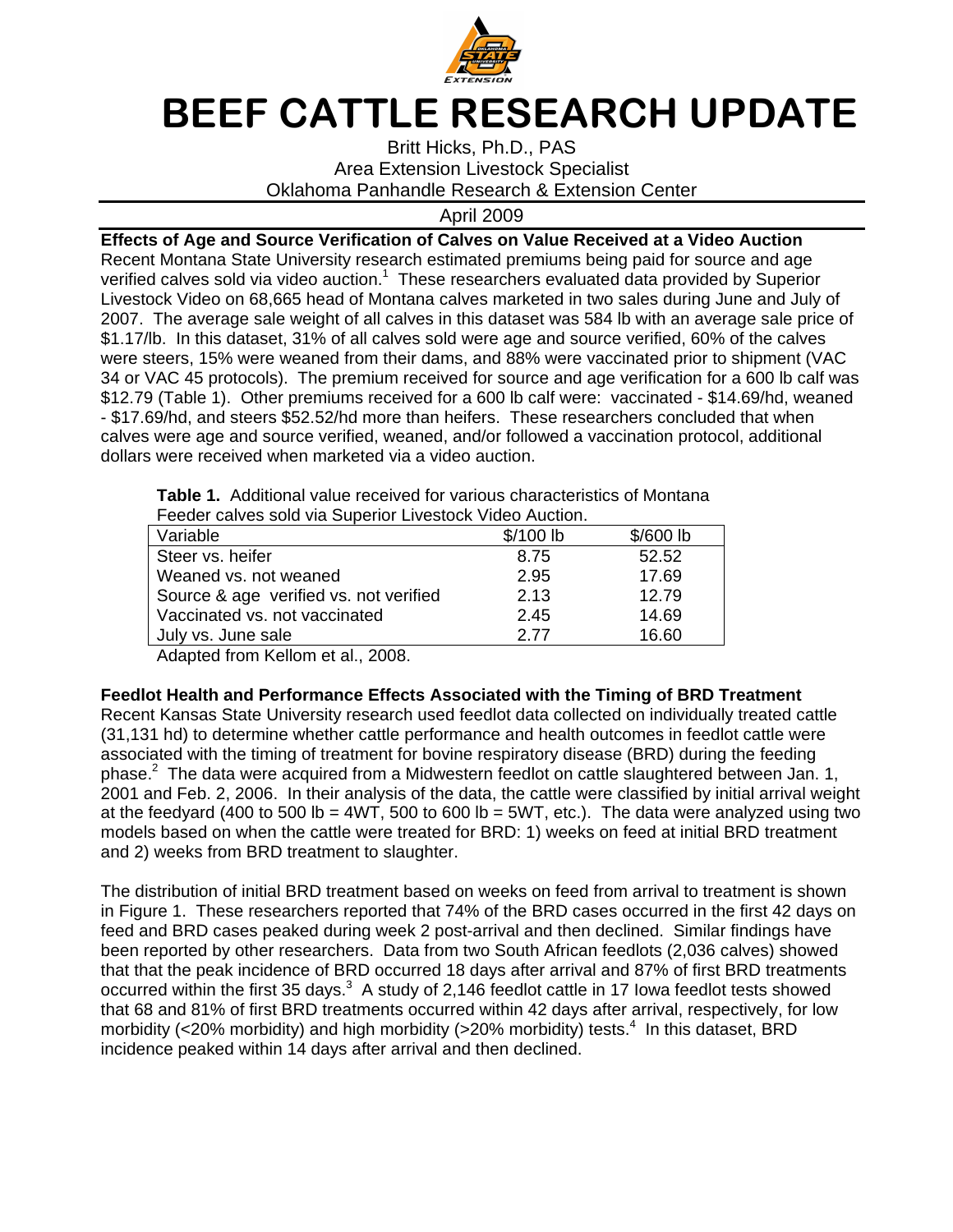These Kansas researchers reported that net returns were lower for 5WT and 6WT cattle if treated during the first week of the feeding period as compared with subsequent weeks in the first month of the feeding period. In contrast, 7WT and 8WT cattle exhibited decreased net returns if treated during later weeks of the feeding period compared with earlier in the feeding period. These findings suggest that the timing of first BRD treatment affects the profitability of different weight classes differently. It was also reported that the number of times cattle were treated contributed to variation on net returns for the 5WT and 6WT cattle. For the 7WT and 8WT cattle, hot carcass weight was the main factor contributing to net returns when cattle were treated later in the feeding period.



Source: Babcock et al., 2009.

It was reported that in all weight classes (4WT thru 8WT) that estimated net returns decreased when cattle were slaughtered closer to their first BRD treatment date (Figure 2). Net returns were greater for cattle slaughtered further from the initial treatment. It was also noted that cattle with more weeks on feed between BRD treatment and slaughter had greater hot carcass weights, decreased daily gains, and more total treatments compared with cattle treated closer to slaughter. Cattle treated closer to slaughter presumably yielded lighter carcasses because of the decreased time between treatment and slaughter that cattle had to regain weight lost due to BRD.